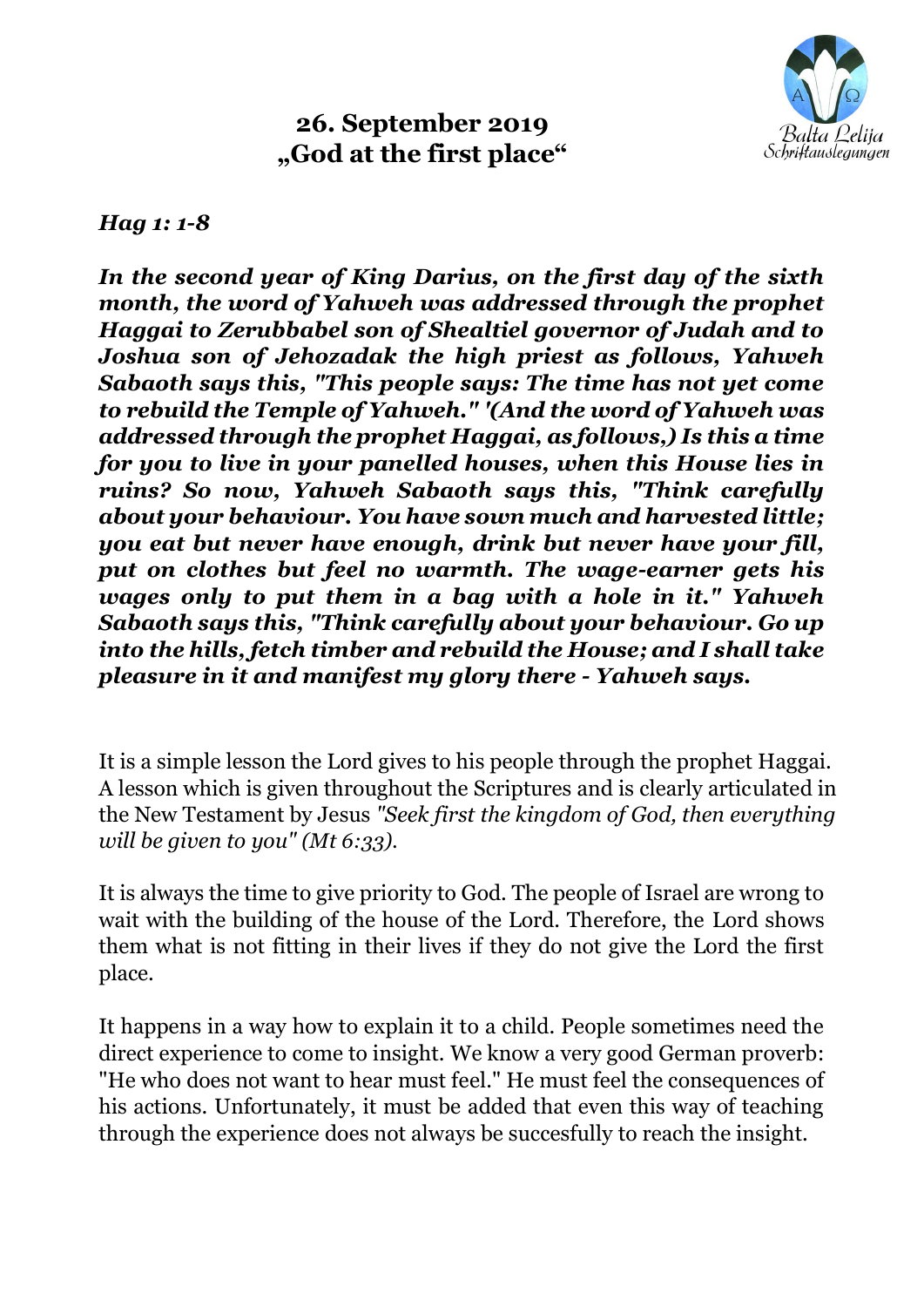For us Christians, it should be deeply internalized: Above all, it is about God. To give him the honor, to seek him in prayer and to do his will, that is the first and most important thing in our lifes.

If we discover confusion and disorientation in our church today, then it is certain that God is no longer be given the first place in these circumstances. It can easily happen that secondary or tertiary things come first: human things before spiritual, ideas instead of the guidance of the Holy Spirit, personal interests before Gods will. On this way a great spiritual disorder arises, as well as in the personal sphere, as in the Church, and even more in the life of politics, which in many countries has made paths into the abyss.

If we correctly identify the ultimate causes of confusion in personal, ecclesiastical, and political ways - and we get the right interpretation through God - then the way of restoring the right spiritual order is also revealed. God must again come first in people's lives. It is not man who is the first subject for man, but God and his immeasurable love for us. If we get to know him more deeply and live from his love then we will be able to love man beyond our human love.

For the personal sphere, this means living a true conversion to God and progressing on the path of sanctification. Jesus made his disciples to the light of the world and the salt of the earth *(cf. Mt 5:13-16).* They should live this way and not be determined by worldly ideas and desires and even strive for material goods. How shall our light shine - and this is the light of God - when it is obscured by personal interests and vanities, We have to ensure - like the wise virgins - to have enough oil in the pitchers *(cf. Mt 25:1-13).* How can we be salt of the earth if we do not persist in the truth of the gospel and witness it even if the whole world rejects it? Will not the salt be stale and the spiritual food worthless?

For the ecclesial sphere, this means above all in keeping with the primary mission of Jesus to proclaim the Gospel to all peoples *(cf. Mt 28:19),* wisely and boldly, and not to establish the church in this world as a part of it. In no other name is salvation, only in Jesus *(cf. Acts 4:12).* There will be no better world in working with secular and political institutions - which is partially correct - if the church gave up its special mission to witness the truth. The proclamation of the truth in Christ is not our possession that we can dispose of, but a holy commission. Therefore it can not be set back, but the church is at the service of